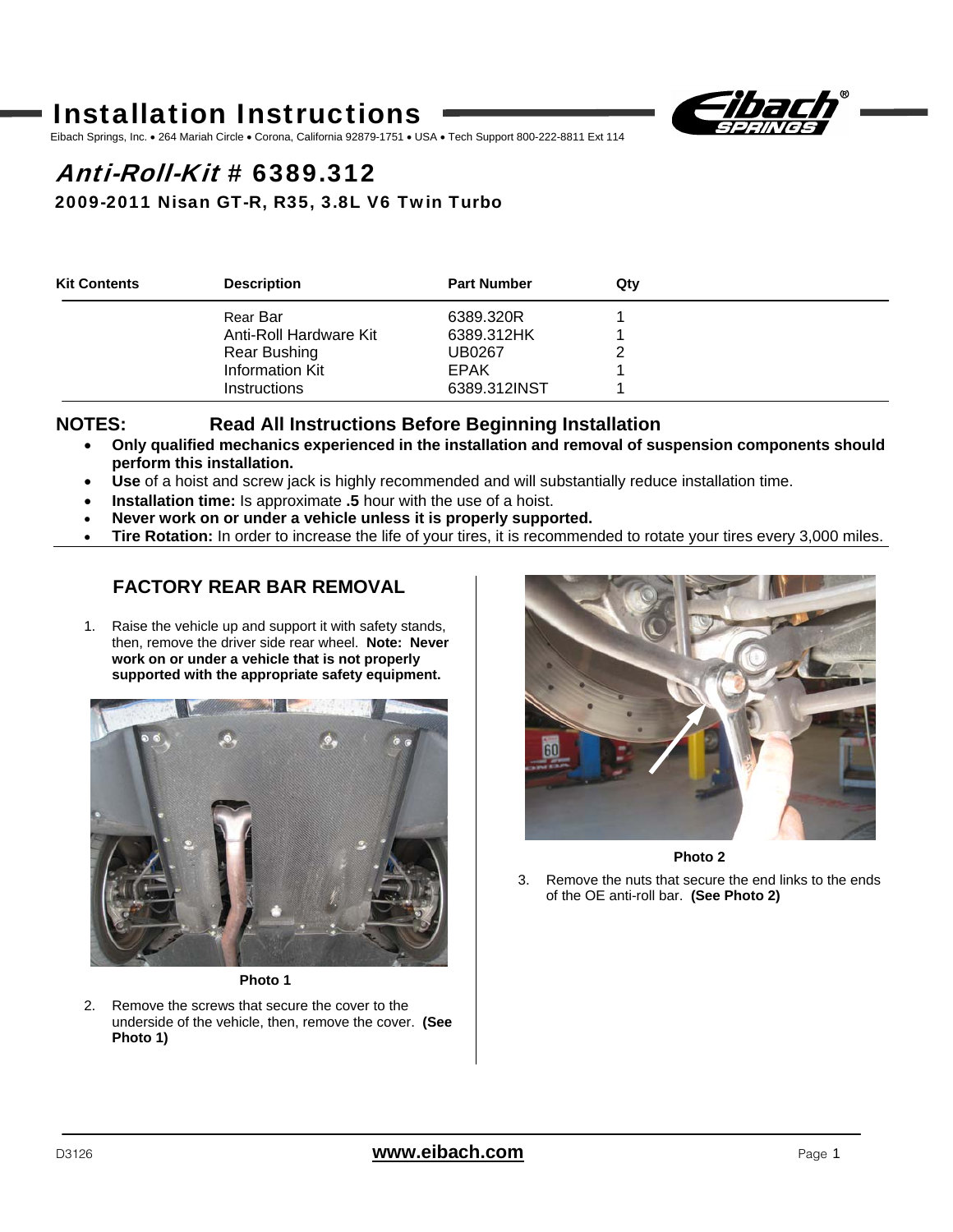

**Photo 3** 

- 4. Remove the nuts that secure the OE bushing brackets to the subframe, then, remove the brackets. **Note: Be sure to note the orientation of the OE brackets as they will be re-used during the installation of the Eibach anti-roll bar. (See Photo 3)**
- 5. You can now safely remove the rear bar from the vehicle

## **EIBACH REAR BAR INSTALLATION**

- 1. Apply some poly lubricant to the inside of the new Eibach rear bushings.
- 2. Install the new bushings onto the Eibach bar.



3. Install the Eibach bar into the vehicle and secure the bar using the OE bushing brackets and nuts. **(See Photo 4)**



#### **Photo 5**

4. Secure the end links to the end of the bar using the OE hardware. **(See Photo 5)**



#### **Photo 3**

5. Double check to make sure everything is properly positioned, then, tighten all hardware and reinstall the OE cover.